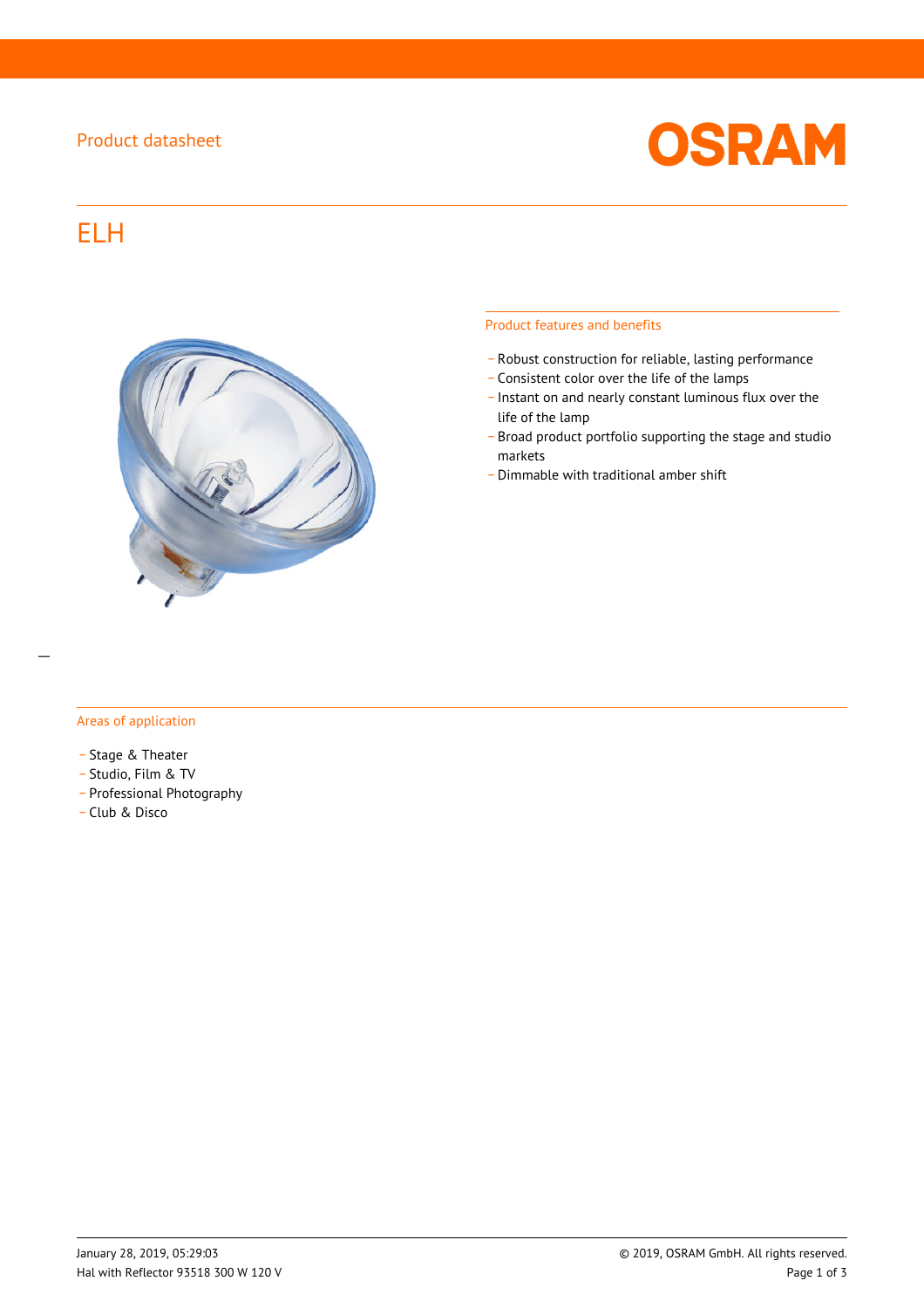#### Technical data

## **General product information**

| <b>Product Number</b>        | 54776                                                                          |  |  |
|------------------------------|--------------------------------------------------------------------------------|--|--|
| <b>Product Name</b>          | ELH 120V 24/CS 1/SKU                                                           |  |  |
| <b>Ordering Abbreviation</b> | ELH                                                                            |  |  |
| <b>Brand Name</b>            | <b>OSRAM</b>                                                                   |  |  |
| <b>General Description</b>   | 300 watt, tungsten halogen, low to medium voltage<br>with reflector            |  |  |
| Application                  | Projector - Overhead                                                           |  |  |
| <b>Product Remark</b>        | s (Operating Position) = Vertical, base downLumens<br>refers to screen lumens. |  |  |

## **Electrical data**

| <b>Nominal Wattage</b> | 300 W |
|------------------------|-------|
| <b>Nominal Voltage</b> | 120 V |
| <b>Type of Current</b> | AC    |

## **Light technical data**

| <b>Luminous Flux</b>           | 525 lm             |
|--------------------------------|--------------------|
| <b>Working Distance a (in)</b> | 5.948 in           |
| Working Distance a (mm)        | $152.5 \text{ mm}$ |
| <b>Color Rendering Index</b>   | 100                |
| <b>Average Rated Life</b>      | 35 h               |

## **Physical attributes**

| <b>Base</b>                 | GY5.3 Bipin |
|-----------------------------|-------------|
| <b>Bulb Shape</b>           | <b>MR16</b> |
| Maximum Overall Length (in) | 1.755 in    |
| Maximum Overall Length (mm) | 45 mm       |
| Length I (in)               | 1.755 in    |
| Length I (mm)               | 45 mm       |
| Length I max. (in)          | 1.755 in    |
| Length I max. (mm)          | 45 mm       |
| Diameter d (in)             | 2.008 in    |
| Diameter d (mm)             | 51.00 mm    |
| <b>Filament</b>             | $CC-8$      |
| <b>Reflector Coating</b>    | 51.00       |

### **Additional product data**